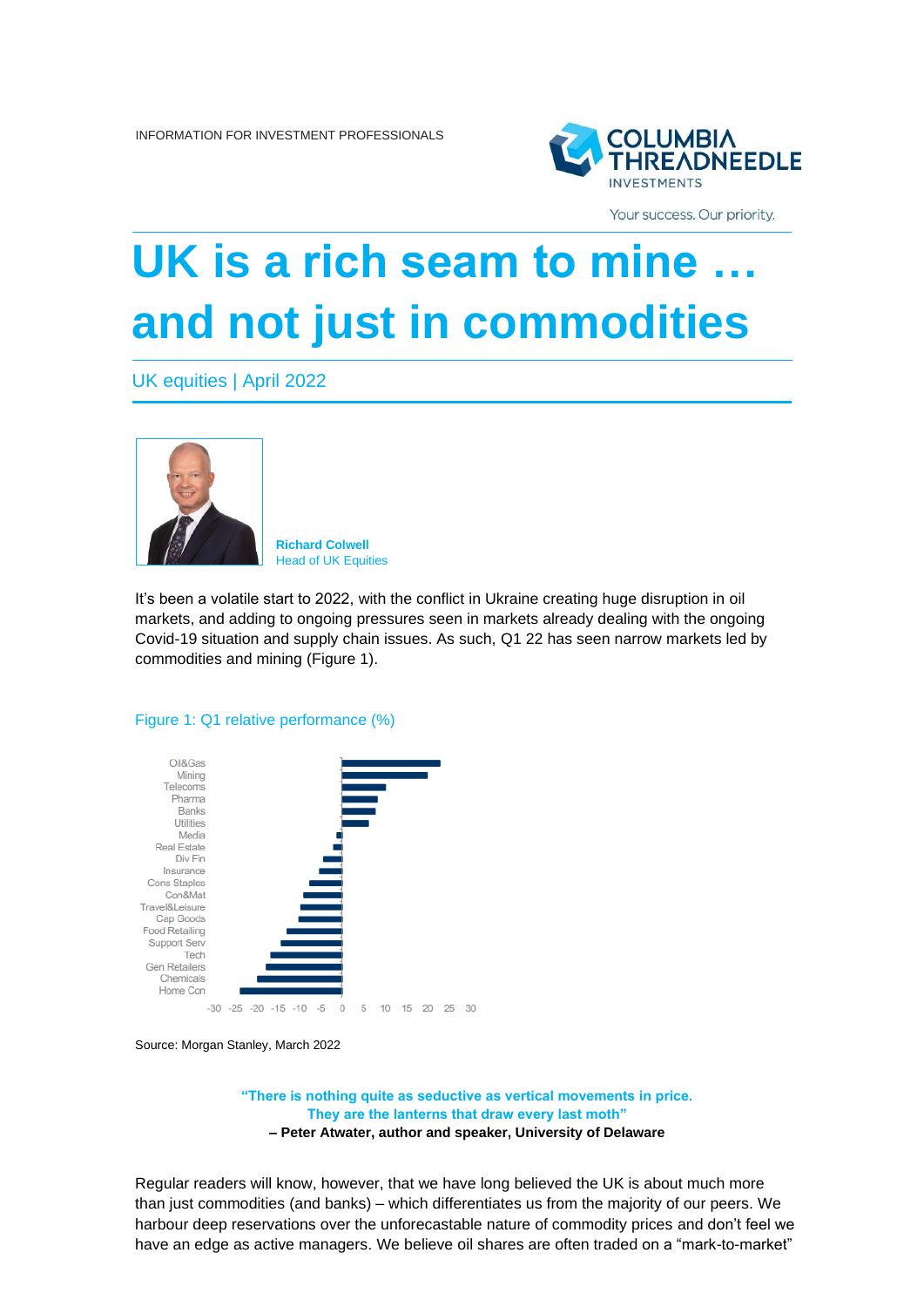basis, and that company managements have little visibility of future behaviour – affording investors limited scope to forecast or predict movement of stocks.

Additionally, the volatile nature of commodities is a concern in this rotational market. In 2008, for example, the oil price at the start of the year was around \$95, rising to \$150 in summer before ending the year on \$50. Furthermore, in the long run we believe oil ultimately leads to deflation, offering only a temporary reprieve from inflation. As Ben Bernanke said in his 1997 paper Systematic Monetary Policy and the Effects of Oil Price Shocks<sup>1</sup> , "every oil shock has been deflationary not inflationary … as central banks mistake them for inflation and compound the tightening". Admittedly, it felt painful not owning much oil and miners in H1 2008, but we felt much better about it in H2! We also feel most companies in the sector have poor returns on capital employed (ROCE) alongside heavy capex and debt burdens.

On the Columbia Threadneedle UK equities team we instead look to generate alpha through bottom-up stock analysis in areas we believe we do have a genuine edge. For example, the industrial sector, where the multiple levers affecting these businesses lend themselves far better to proper fundamental analysis.

Ultimately, then, although energy and materials mega-caps form a large proportion of the FTSE All Share index, we see a multitude of better opportunities for truly active managers to pursue risk-adjusted returns elsewhere and believe we have an edge in other sectors.

#### **Oil price spike**

We would note, however, that every oil price shock is different. We can identify four events which look similar to today – ie Brent prices breaking through 2x its three-year moving average – but sometimes this marks a peak in prices (1990, 2000), and other times oil keeps rising (1979, 2000). After each of these shocks the US ISM Purchasing Managers Index (PMI) has fallen, indicating economic contraction. By contrast, the current US ISM value suggests strong momentum, which should help limit the damage. In terms of equity returns following an oil shock, the MSCI World Index fell 30% in the 12 months following the 1974 and 2000 oil peaks. But it was up 10% in the 12 months after those in 1979 and 1990 (Figure 2). So not always bad for equities!





Source: Citi Research, March 2022

<sup>1</sup> https://econpapers.repec.org/paper/cvsstarer/97-25.htm#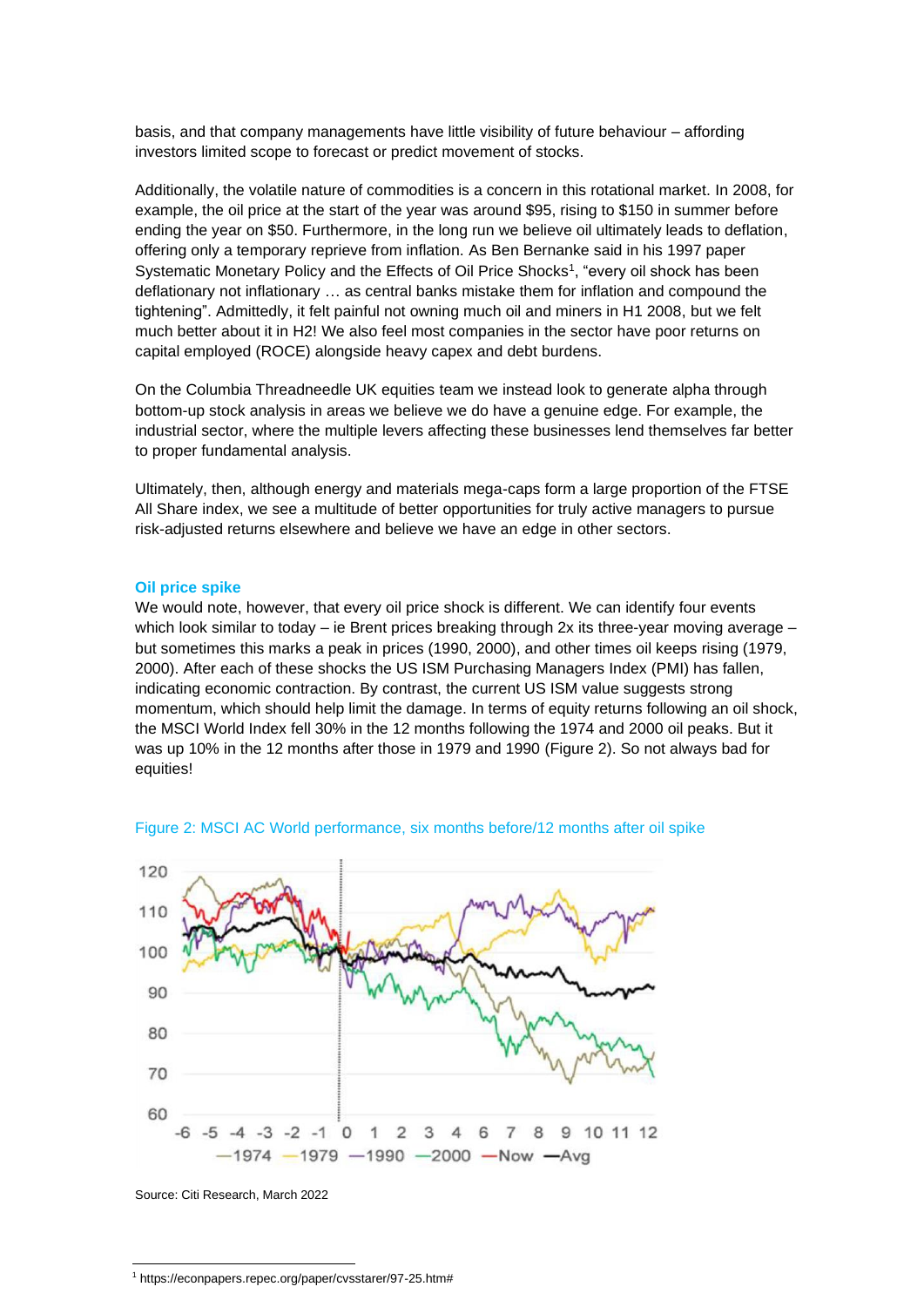### **Mining – not an inflation hedge ultimately!**

Mining, meanwhile, has outperformed the wider market by 20% over the past three months, but as a consequence the sector has become overbought and has risen above its 12-month average.<sup>2</sup> This has once more been driven by mark-to-market earnings-per-share upgrades tracking the spike in commodity prices.

While metal markets may offer some short-term protection against inflation, the truth is prices – and therefore demand – are sensitive to the start of a substantial and sustained shift in the US Federal Reserve's monetary policy. The Fed's tightening will boost real rates, in turn elevating the opportunity cost of no-yield commodities versus the rising yields of other US dollar assets. Investors are likely to then reduce their exposure to commodity markets, regardless of any fundamental support that may exist in them. As Warren Buffet noted in his 1983 Annual Report, "the earnings of commodity businesses declined significantly in real terms during the 1970s, despite rampant inflation. The positive impact of rising sales is quickly offset by escalating spend on costs, capex and acquisitions to replace depleting resource bases."<sup>3</sup>

Separately, it is worth noting that the big demand driver for miners over the past 20 years has been China, and its construction boom days are behind us. In addition, the growing availability and use of scrap by the steel industry could come to represent a significant headwind to iron ore demand growth (Figure 3). With China also looking to go greener, it should offset any of US President Joe Biden's infrastructure spending.



### Figure 3: iron ore consumption falls in China

Source: Liberum, March 2022

All in all, we don't believe this is the start of a super cycle; instead, it is a post-recession reflation trade created by a credit surplus and a global restocking, with the supply side being slow to respond. These typically last 12-18 months.

#### **Cost of living pressure**

The war in Ukraine has prompted a sharp de-risking in European banks and other cyclical sectors such as autos, travel and leisure, and industrials. If the conflict turns more constructive and the recessionary scenario of Europe recedes, we expect to see potential for money to come back to the space. The list of underperformers is littered with companies who suffered materially during Covid. Why are they seeing continuing share price weakness when their fundamental outlook is much stronger than 2020? We think this is quant driven, ie basket-trading machines that "shoot first and ask questions later". Historic volatility is a key input for many systematic strategies, but a deep flaw is that it is necessarily backward looking and the two-year beta – or in other words sensitivity to market movements over the past two years – is heavily skewed by

<sup>2</sup> Morgan Stanley, March 2022

<sup>3</sup> www.berkshirehathaway.com/letters/1983.html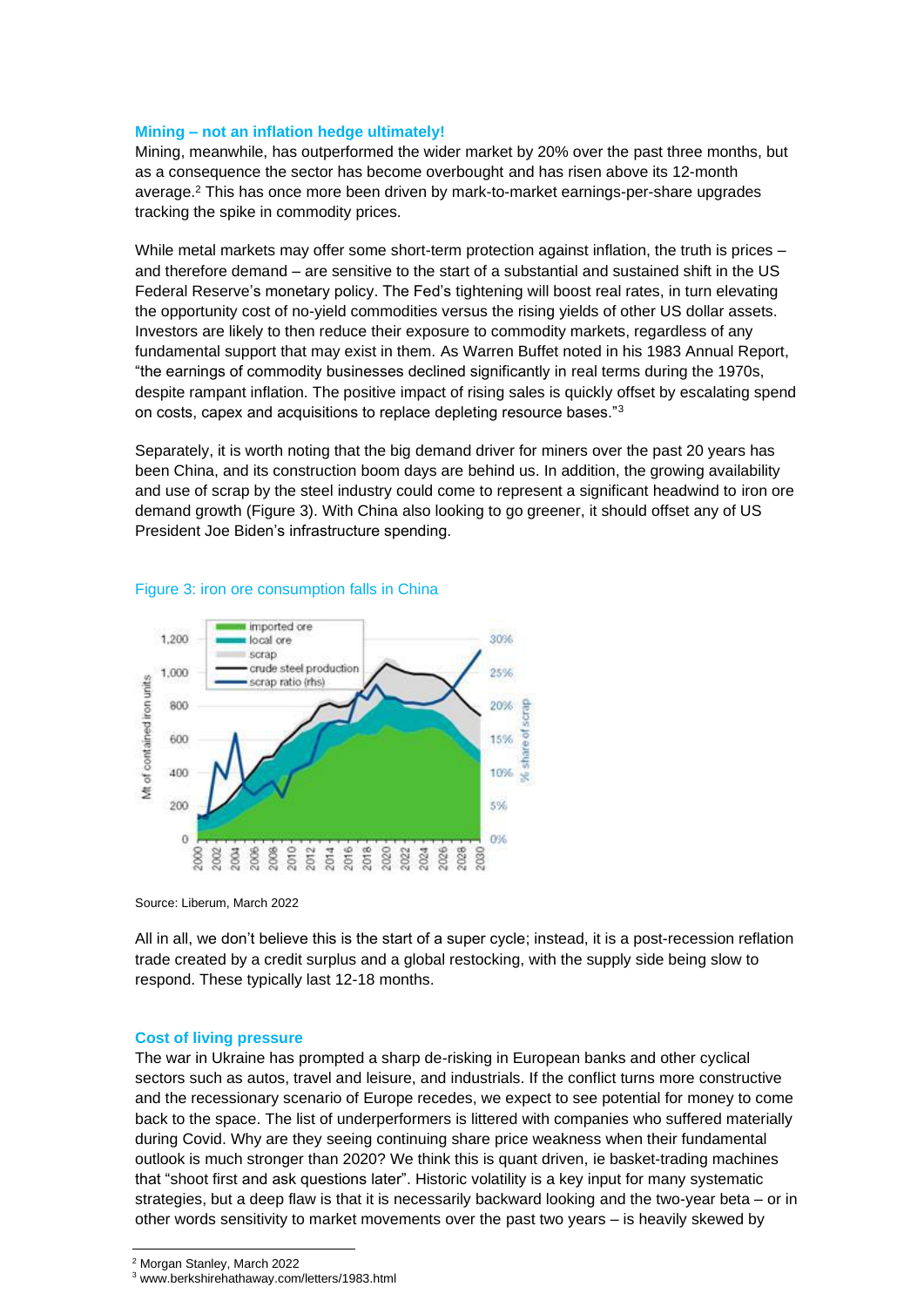Covid volatility. So quality companies are being hit despite being better placed now than when the pandemic hit.

Despite consumer confidence falling – unsurprisingly with the present uncertainties – there actually remains plenty to be optimistic about:

• Consumers have paid down their credit cards and balances as a percentage of GDP are below the long-run average

- Savings across the spectrum are higher than pre-pandemic
- We are at full employment and wages are growing, particularly at lower income levels.

#### **Echoes of the Arab Spring**

In 2011, the European/Greece crisis and the Arab Spring arrived as ripple effects from the aftermath of the 2008-09 global financial crisis. The current geopolitical turmoil could be seen as a rerun of this, stemming directly from the impact of the super loose monetary policy seen in the aftermath of Covid. We think the "flash crash" nature of March 2020's downturn was slightly too quick and easy, and that there were always going to be bigger problems developing in global supply chains and distant economies. We would do well to remember that supply constraints and the cost-of-living squeeze are much more acute in some emerging markets (EMs).

Indeed, it is not only energy prices that are spiking. World food prices jumped 24% year-on-year to record highs in February, led by vegetable oils and dairy products<sup>4</sup>, surpassing the Arab Spring high of 2011. The Bloomberg Agriculture spot price has risen a third over the past decade (Figure 4), but in EM terms the rise is more likely 75%.



#### Figure 4: food commodity price

All the above feeds into polarised market opinions around the global economic outlook. Despite the recent rally heeding Nathan Rothschild's famous 1810 adage "buy on the sound of cannons…", recession looms front and centre in the pessimistic camp. The aforementioned worries over energy and food price shocks are largely to blame and reflected in dented consumer confidence as the knock to real incomes turns from headlines into reality. Together with close monitoring of the yield curve, the Fed tightening and a land war in Europe, it is unsurprising that fears of a cyclical bear market abound.

In the contrary camp, strong Western balance sheets coupled with high levels of savings and good ongoing levels of liquidity, as well as strong wealth effects supported by robust house prices and further fiscal spending in Europe in 2022, all point to a healthy and appealing equity market.

Source: Albert Edwards SocGen, 4 March 2022

<sup>4</sup> UN FAO, March 2022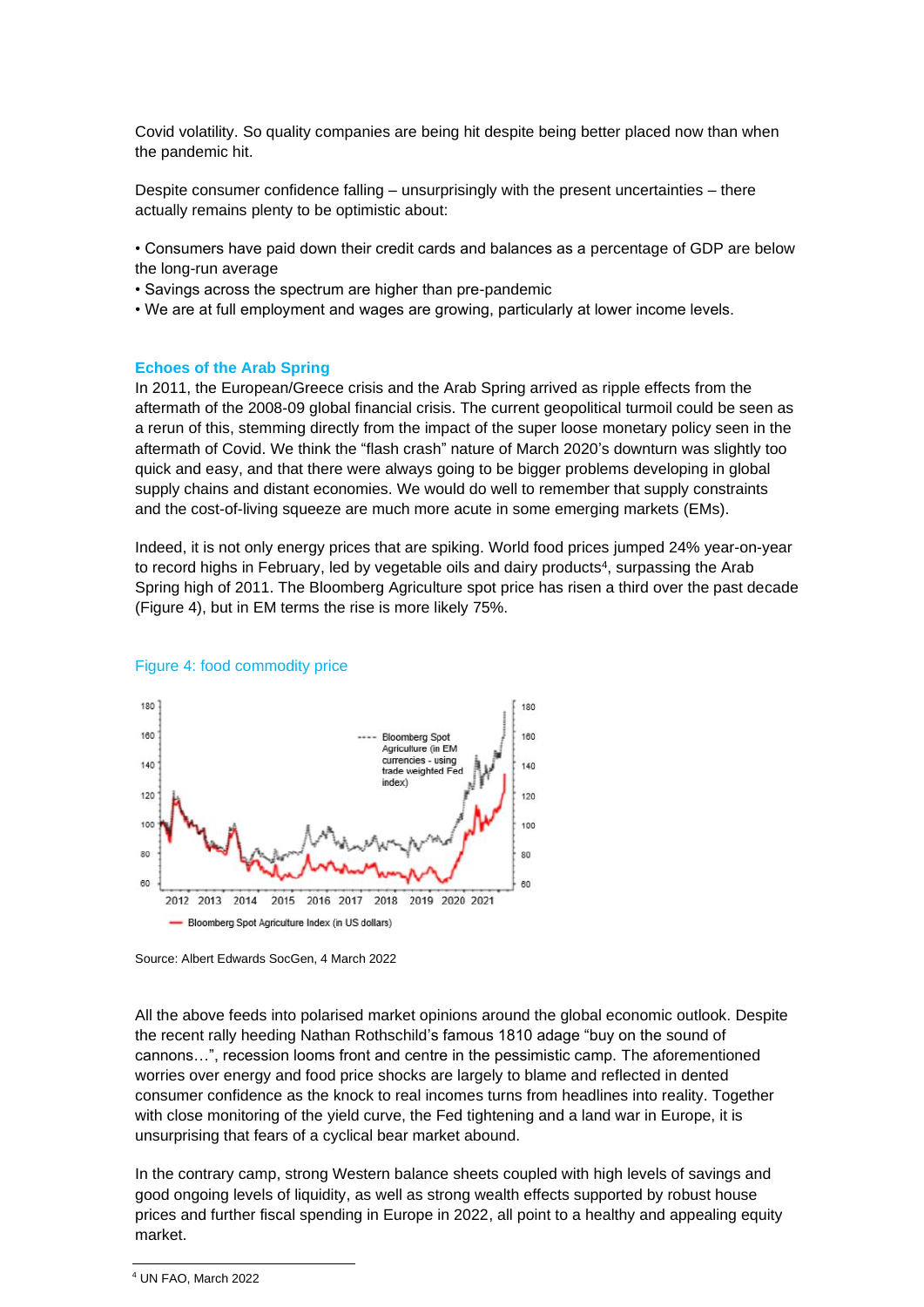### **2022 – reasons to be cheerful!**

As JP Morgan's chief markets strategist said in November 2021, "the majority of equity investors don't buy or sell shares based on stock-specific fundamentals" 5 . In fact, the US long-only fundamental active share of equity volumes is only 12%. With the rise in quant trading and ETF baskets driving markets, we would caution everyone to beware of whiplash. Although we're seeing very rotational markets as a result of this basket trading, as fund managers we are not timing market moves. To paraphrase investor Charlie Munger, "we pick businesses … we are not stock jockeys!".

Importantly, the opportunities for M&A within the UK persist, and inbound activity remains at record highs. The huge valuation arbitrage is continuing to stoke interest from private equity and foreign investors. In 2021 the UK saw 12 transactions in excess of \$500 million – the most since 2007! Despite the conflict in Ukraine there will be more of this to come. Pearson<sup>6</sup>, for example, received its second and third bids while Putin was waging war. Although ultimately a deal was not agreed, interest has not peaked and UK-quoted assets continue to attract a lot of interest.

This is alongside recent take-outs of the likes of Morrisons, RSA and Cobham. We had large stakes in all of these and operated as genuine owners, engaging with company management teams and implementing positive change. This is integral to our philosophy and the stewardship approach we take to the companies we own. The bottom line is that there is still lots of dry powder out there, and we fully expect it will keep targeting the UK equity market.

So, all in all, the UK market remains a reliable alternative to highly valued, crowded trades. The proliferation of passive and quantitative-driven investing over the past few years, along with the recent volatility, has opened up opportunities for us as stock pickers and owners of businesses. As patient, conviction investors we will continue to avoid whipsaw momentum trades and concentrate on company fundamentals to target strong, risk-adjusted returns.

<sup>5</sup> Marko Kolanovic, JP Morgan Chief Markets Strategist and Co-Head of Global Research, JP Morgan Investment Conference, November 2021.

 $6$  The mention of any specific shares or bonds should not be taken as a recommendation to deal.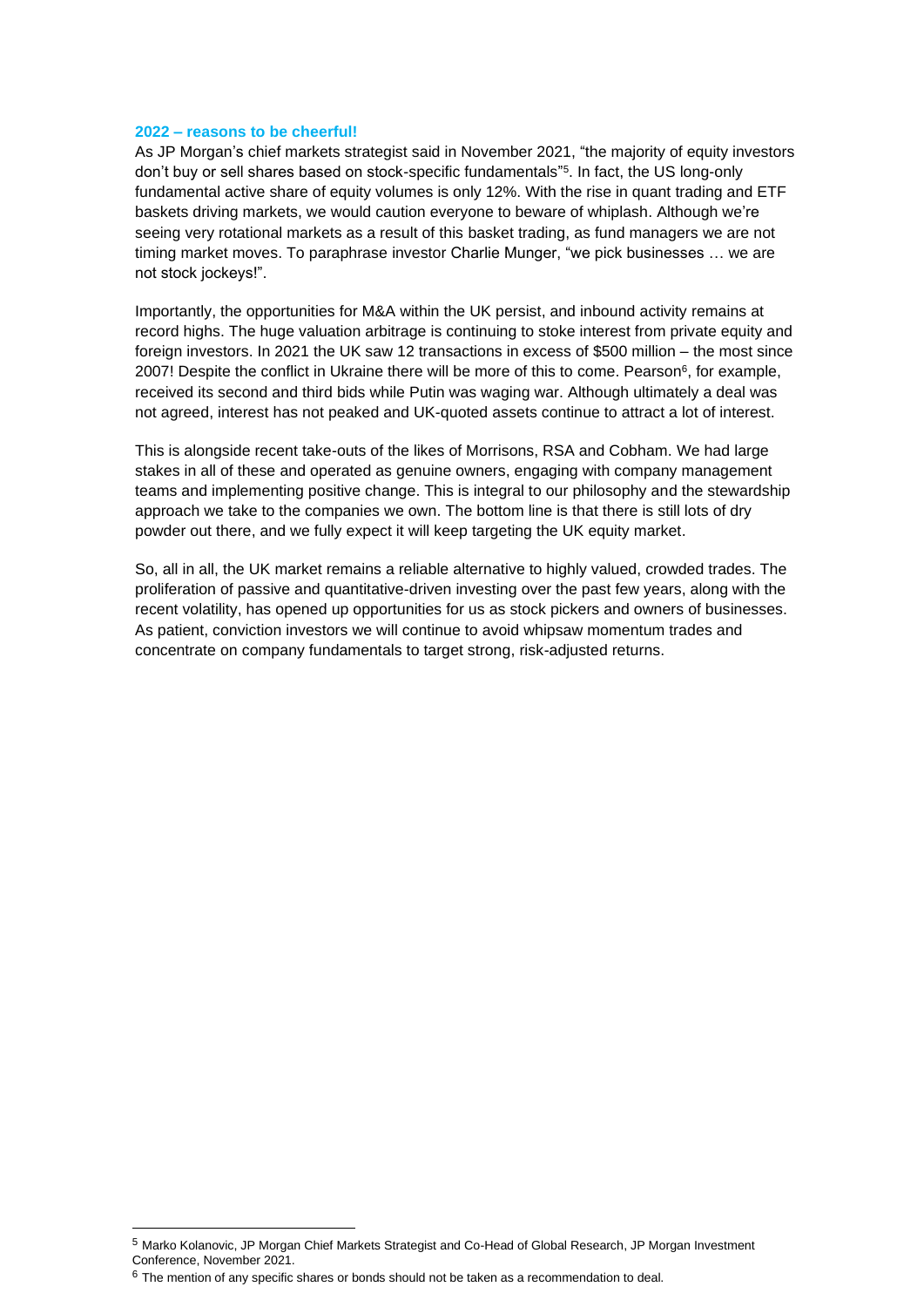

# **Important Information: For use by professional clients and/or equivalent investor types in your jurisdiction (not to be used with or passed on to retail clients). This is a marketing communication.**

This document is intended for informational purposes only and should not be considered representative of any particular investment. This should not be considered an offer or solicitation to buy or sell any securities or other financial instruments, or to provide investment advice or services. **Investing involves risk including the risk of loss of principal. Your capital is at risk.** Market risk may affect a single issuer, sector of the economy, industry or the market as a whole. The value of investments is not guaranteed, and therefore an investor may not get back the amount invested. **International investing** involves certain risks and volatility due to potential political, economic or currency fluctuations and different financial and accounting standards. **The securities included herein are for illustrative purposes only, subject to change and should not be construed as a recommendation to buy or sell. Securities discussed may or may not prove profitable.** The views expressed are as of the date given, may change as market or other conditions change and may differ from views expressed by other Columbia Threadneedle Investments (Columbia Threadneedle) associates or affiliates. Actual investments or investment decisions made by Columbia Threadneedle and its affiliates, whether for its own account or on behalf of clients, may not necessarily reflect the views expressed. This information is not intended to provide investment advice and does not take into consideration individual investor circumstances. Investment decisions should always be made based on an investor's specific financial needs, objectives, goals, time horizon and risk tolerance. Asset classes described may not be suitable for all investors. **Past performance does not guarantee future results, and no forecast should be considered a guarantee either.** Information and opinions provided by third parties have been obtained from sources believed to be reliable, but accuracy and completeness cannot be guaranteed. This document and its contents have not been reviewed by any regulatory authority.

**In Australia**: Issued by Threadneedle Investments Singapore (Pte.) Limited ["TIS"], ARBN 600 027 414. TIS is exempt from the requirement to hold an Australian financial services licence under the Corporations Act and relies on Class Order 03/1102 in marketing and providing financial services to Australian wholesale clients as defined in Section 761G of the Corporations Act 2001. TIS is regulated in Singapore (Registration number: 201101559W) by the Monetary Authority of Singapore under the Securities and Futures Act (Chapter 289), which differ from Australian laws.

**In Singapore**: Issued by Threadneedle Investments Singapore (Pte.) Limited, 3 Killiney Road, #07-07, Winsland House 1, Singapore 239519, which is regulated in Singapore by the Monetary Authority of Singapore under the Securities and Futures Act (Chapter 289). Registration number: 201101559W. This document has not been reviewed by the Monetary Authority of Singapore.

**In Japan**: Issued by Columbia Threadneedle Investments Japan Co., Ltd. Financial Instruments Business Operator, The Director-General of Kanto Local Finance Bureau (FIBO) No.3281, and a member of Japan Investment Advisers Association.

**In Hong Kong**: Issued by Threadneedle Portfolio Services Hong Kong Limited 天利投資管理香港有限公司. Unit 3004, Two Exchange Square, 8 Connaught Place, Hong Kong, which is licensed by the Securities and Futures Commission ("SFC") to conduct Type 1 regulated activities (CE:AQA779). Registered in Hong Kong under the Companies Ordinance (Chapter 622), No. 1173058.

**In the UK**: Issued by Threadneedle Asset Management Limited, registered in England and Wales, No. 573204. Registered Office: Cannon Place, 78 Cannon Street, London EC4N 6AG. Authorised and regulated in the UK by the Financial Conduct Authority.

**In the EEA**: Issued by Threadneedle Management Luxembourg S.A. Registered with the Registre de Commerce et des Sociétés (Luxembourg), Registered No. B 110242 44, rue de la Vallée, L-2661 Luxembourg, Grand Duchy of Luxembourg.